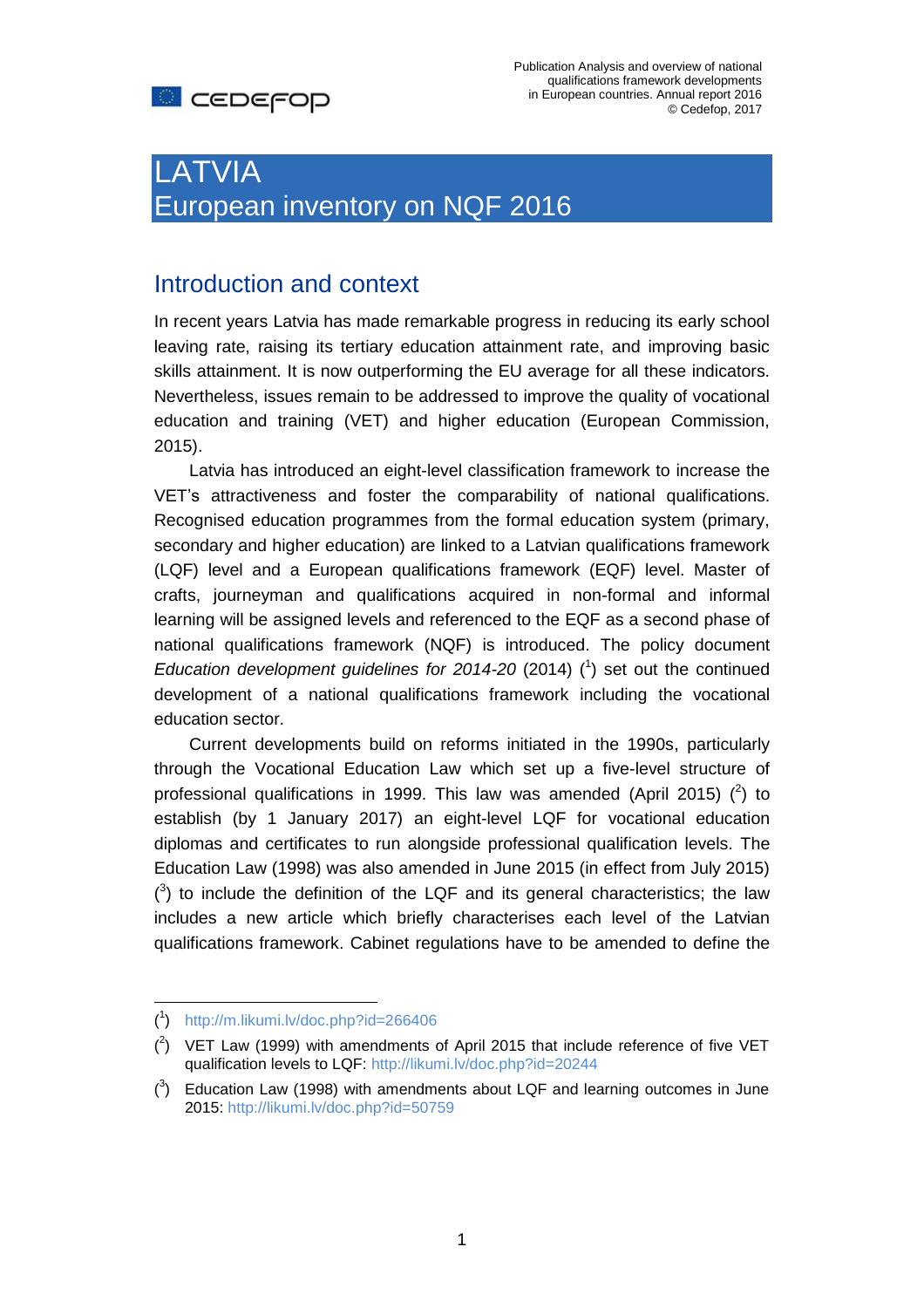

LQF in more detail by end of 2016  $(4)$ , including changes to professional qualification levels to conform to amendments to the Vocational Education Law: adoption of these regulations will open discussions for extending the LQF (such as master of crafts and journeyman qualifications and qualifications acquired in non-formal and informal learning.)

# Policy objectives

The framework, based on learning outcomes, is an important tool for describing the education system for both international and national stakeholders, and for ensuring greater lifelong learning opportunities for all individuals according to their needs. Adult participation in lifelong learning in Latvia was 5.5% in 2014, below the European Union average of 10.7% (European Commission, 2015).

The development of a comprehensive LQF aims to:

- (a) increase transparency and consistency of qualifications;
- (b) develop a comprehensive NQF in line with the needs of lifelong learning;
- (c) strengthen the link between the labour market and education;
- (d) strengthen cooperation of those involved in the design and award of qualifications;
- (e) increase public understanding of national qualifications and help build links to the EQF (AIC et al., 2012).

#### Levels and use of learning outcomes

There is growing emphasis on learning outcomes at policy and practice level; they are widely used in higher education and for occupational standards. The level descriptors of the eight-level framework are based on learning outcomes and are defined as knowledge (knowledge and comprehension), skills (ability to apply knowledge, communication and general skills) and competence (analysis, synthesis and assessment).

Subject-based outcomes in general education have been defined in terms of knowledge, skills and attitudes. The ESF operational programme project  $(^5)$ ,

 $(1)$  According to Transitional regulation (item 40) of the Education Law.

 $(5)$  Regulation No 670 of Cabinet of Ministers 24 November 2015, 'The implementation regulation of the operational programme 'Growth and employment', specific target 8.3.1. 'To develop competences based general education content', 8.3.1.1. measure 'Approbation and implementation of competences based general education content' (Latvian: *Darbības programmas "Izaugsme un nodarbinātība" 8.3.1. specifiskā*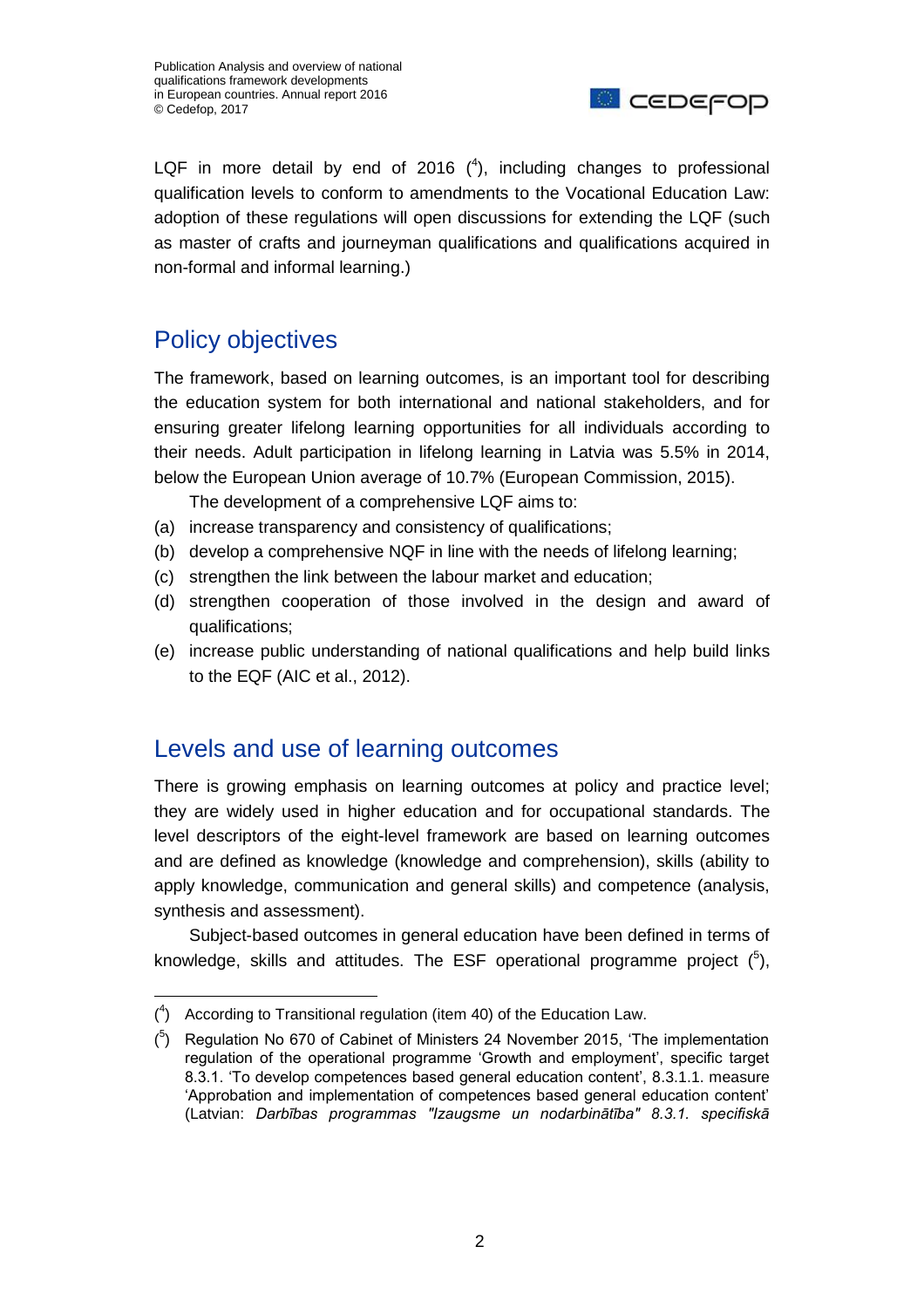



<u>.</u>

introduced in 2016, began the development of a competence-based general education programme. National VET legislation does not refer to learning outcomes in its text, but other general education documents use the terms *mācīšanās rezultāti* or *mācību rezultāti* (both meaning 'learning results'), which are the closest direct translation of learning outcomes in Latvian. The VET sector is changing to a learning-outcomes-based system as VET institutions must use occupational standards when developing new vocational education programmes or altering VET programmes which have already been licensed (Cedefop, 2016). New cabinet regulations state that professional standards should be developed to conform to Latvian qualifications framework levels ( 6 ). By updating and improving the quality of occupational standards, and by a greater focus on learning outcomes, VET programmes are expected to improve (MoES, 2013b, p. 13). The content of vocational education programmes is defined by the State vocational education standards that are specified by the relevant cabinet regulations. These standards outline the strategic aims of education programmes, the mandatory content of education, and the basic principles and procedure for evaluating that content.

The development of modular vocational education is a policy priority as the Cabinet of Ministers approved regulations( $\bar{y}$ ) outlining measures such as the development of occupational standards, vocational education content, teaching/learning aids and assessment methods using the learning outcomes approach and EU tools  $(^{8})$ . The framework for higher education is founded on

*atbalsta mērķa "Attīstīt kompetenču pieejā balstītu vispārējās izglītības saturu" 8.3.1.1. pasākuma "Kompetenču pieejā balstīta vispārējās izglītības satura aprobācija un ieviešana" īstenošanas noteikumi*) [http://likumi.lv/ta/id/278201](http://likumi.lv/ta/id/278201-darbibas-programmas-izaugsme-un-nodarbinatiba-8-3-1-specifiska-atbalsta-merka-attistit-kompetencu-pieeja-balstitu-visparejas) [darbibas-programmas-izaugsme-un-nodarbinatiba-8-3-1-specifiska-atbalsta-merka](http://likumi.lv/ta/id/278201-darbibas-programmas-izaugsme-un-nodarbinatiba-8-3-1-specifiska-atbalsta-merka-attistit-kompetencu-pieeja-balstitu-visparejas)[attistit-kompetencu-pieeja-balstitu-visparejas](http://likumi.lv/ta/id/278201-darbibas-programmas-izaugsme-un-nodarbinatiba-8-3-1-specifiska-atbalsta-merka-attistit-kompetencu-pieeja-balstitu-visparejas)

- $(^6)$  Regulation No 633 of Cabinet of Ministers 27 September 2016, Procedure of elaborating occupational standards, requirements of professional qualification (if there is no approved occupational standard) and sectoral qualification structure, (Latvian: *Profesijas standarta, profesionālās kvalifikācijas prasību (ja profesijai neapstiprina profesijas standartu) un nozares kvalifikāciju struktūras izstrādes kārtība*)<http://likumi.lv/doc.php?id=285032>
- $\binom{7}{1}$  Regulations on the implementation of operational programme's growth and employment specific objective No 8.5.2 'To ensure the compliance of vocational education to the European qualifications framework' (in force since May 2016).
- $(3)$  The project is implemented by the National Centre for Education in cooperation with Employers' Confederation of Latvia, Free Trade Union Confederation of Latvia and Cooperation Council of Farmers' Organisations. During the project it is planned to elaborate: 160 occupational standards/professional qualification requirements, 184 modular vocational education programmes, 80 teaching/learning aids, content of 210 professional qualification exams.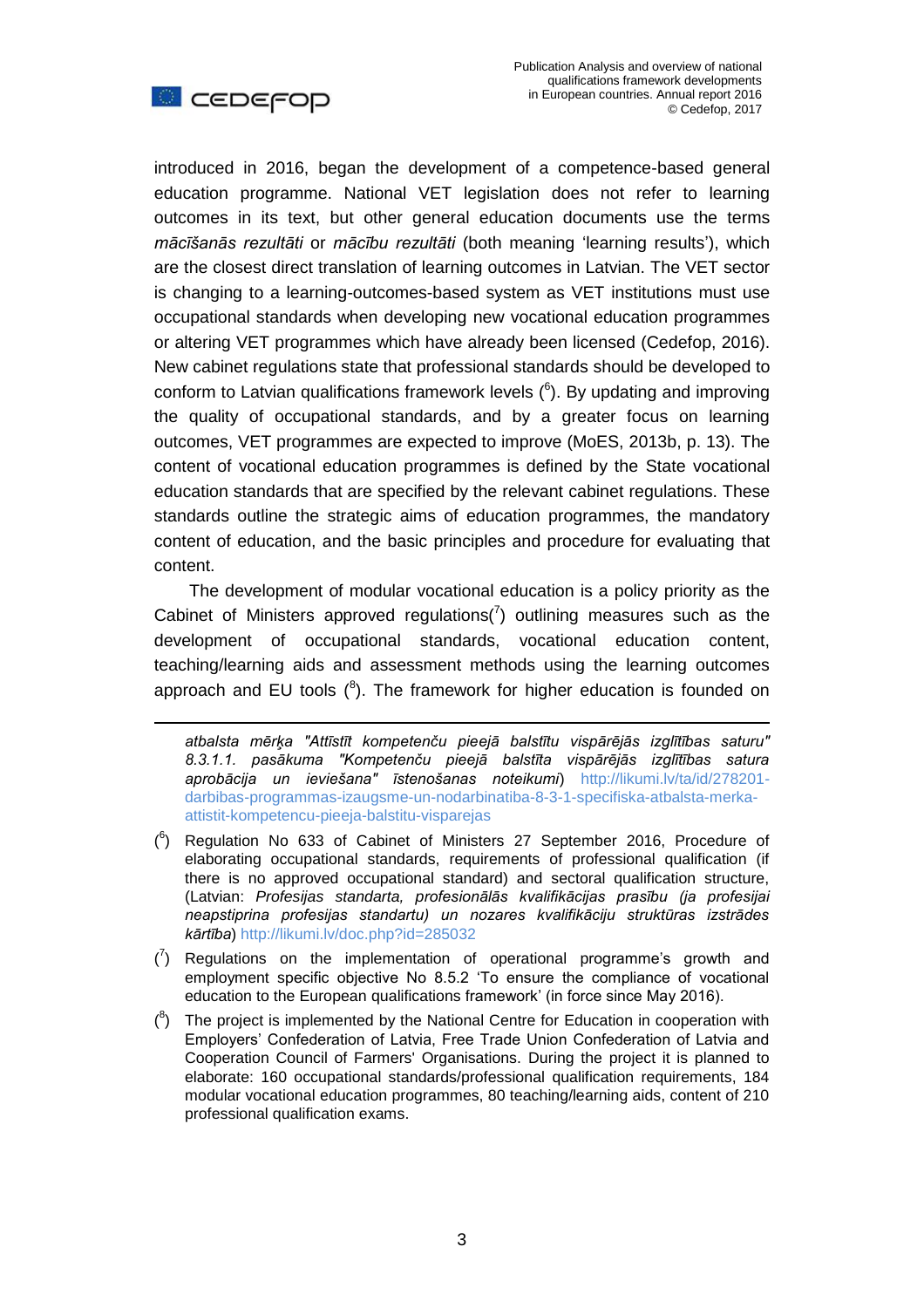$\overline{a}$ 



three Bologna cycles, based on learning outcomes. The Law on institutions of higher education includes the term 'learning outcomes', expressed as 'study results', and provides a brief definition of the term. The national standards for academic and professional higher education set acquisition of knowledge, skills and competences in line with EQF levels  $(3)$ . Other documents relating to the HE sector, including the *Latvian higher education and high school development national conception 2013-20* (Higher Education Council, 2013), focus on learning outcomes. The accreditation regulation (July 2015) for HE institutions and colleges states that study programmes have to be developed consistent with defined aims and planned 'learning outcomes' (*mācīšanās rezultātiem*) (<sup>10</sup>).

The latest strategic document from the Ministry of Education and Science – the *Guidelines for education development 2014-20* (Latvian Ministry of Education and Science, 2013a) – provides continuity of policy planning from the guidelines of the previous planning period 2007-13 (Latvian Ministry of Education and Science, 2006) with a strong focus on learning outcomes-based principles in all educational subsystems.

#### Stakeholder involvement and institutional arrangements

The Ministry of Education and Science has the leading role in developing and introducing the LQF. However, the ministry delegated responsibility for coordinating the referencing of the LQF to the EQF to the Academic Information Centre (AIC).

The Academic Information Centre was designated the national coordination point (NCP) and played a key role coordinating the referencing process, preparing and updating the referencing report, and communicating and disseminating information to all stakeholders. During the first stage of the referencing process (2009-11) the implementation of the LQF was supervised by

<sup>(</sup> 9 ) Regulation No 240 of Cabinet of Ministers 13 May 2014, *Regulation on State standard of academic education*, (Latvian: *Noteikumi par valsts akadēmiskās izglītības standartu*)<http://likumi.lv/doc.php?id=266187>

Regulation No 512 of Cabinet of Ministers 26 August 2014, *Regulation on State standard of second level professional higher education*, (Latvian: *Noteikumi par otrā līmeņa profesionālās augstākās izglītības valsts standartu*). <http://likumi.lv/doc.php?id=268761>

 $(10)$  Annex 3 – Accreditation criteria (criterion 5.2.) of the accreditation rules (2015). Issued in accordance with the Law on higher education institutions the first paragraph of Article 9. [http://likumi.lv/ta/id/275560-augstskolu-koledzu-un](http://likumi.lv/ta/id/275560-augstskolu-koledzu-un-studiju-virzienu-akreditacijas-noteikumi)[studiju-virzienu-akreditacijas-noteikumi](http://likumi.lv/ta/id/275560-augstskolu-koledzu-un-studiju-virzienu-akreditacijas-noteikumi)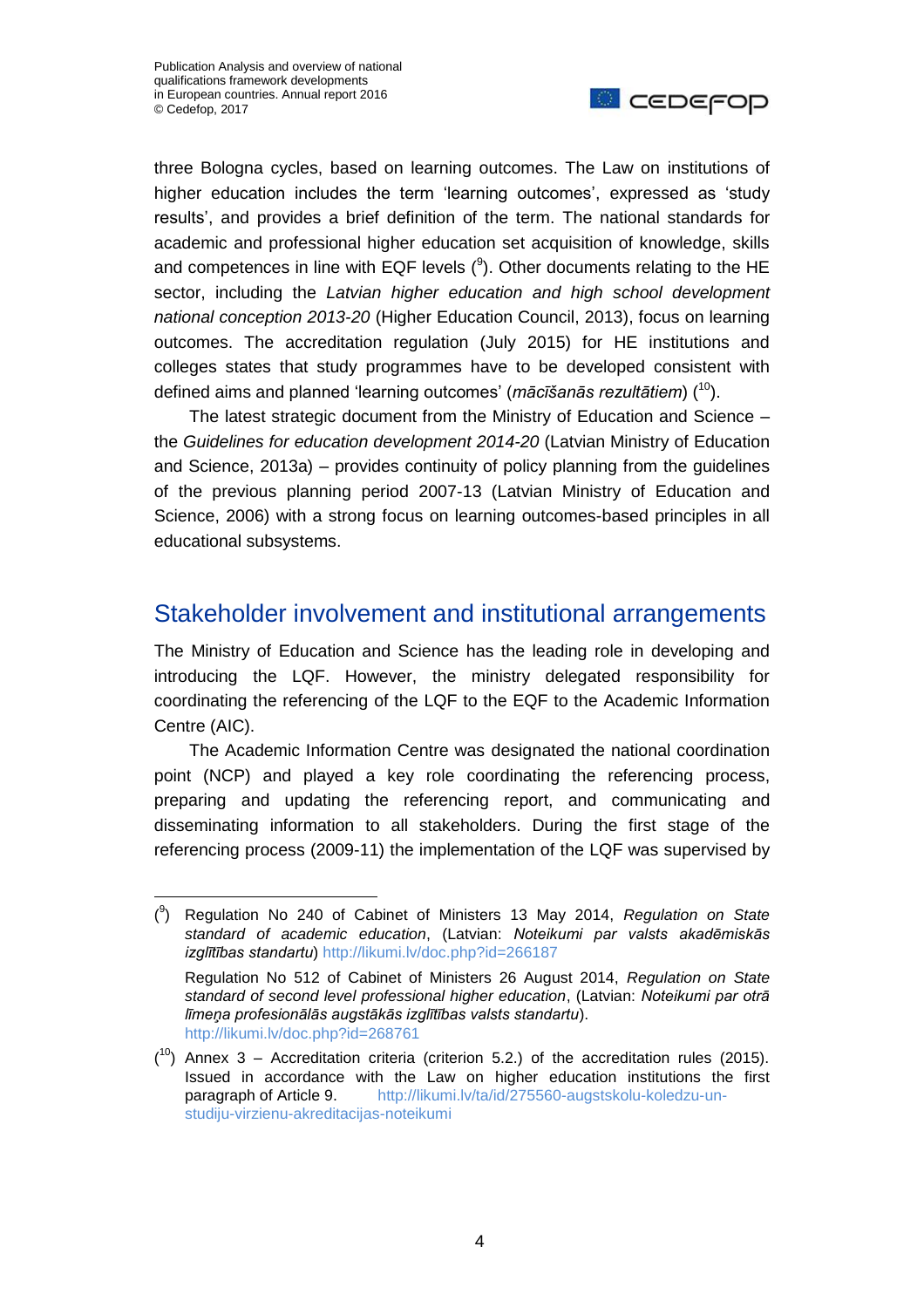

 $\overline{a}$ 

the referencing working group, which included the main education stakeholders: ministerial representatives, national agencies, employer organisations, trade unions, student organisations, and education quality assurance agencies. The working group evaluated materials and level descriptors prepared by experts and recommended the agreed level descriptors to the Cabinet of Ministers (approved in October 2010). The group was also involved in the consultation on the selfassessment report produced in 2011-12. It remains to be seen how broad the support of different stakeholders for the outcomes of the referencing process will be in the future.

The Latvian NCP also intends to carry out a study in the second half of 2016 about the progress made in developing the LQF since 2010. Several events will be held to inform all parties involved with the LQF and the EQF.

The LQF is compatible with the four levels of the QF-EHEA. Most HEI programmes, and individual courses, will have their learning outcomes defined as part of this changeover. Quality assurance is also specified at different levels in the education system: at policy, programme and institutional level. The Education Law states that all educational institutions, except those which implement only interest-related education programmes, have to be accredited. Higher education institutions receive accreditation if at least half of the study directions they offer are accredited. Study directions are accredited either for two or six years; the application has to be submitted not later than 18 months after opening a study programme corresponding to the respective study direction. The Higher Education Council (*Augstākās izglītības padome*) is responsible for quality assurance in HE institutions, but since 2015 they have been licensed and accredited by the Academic Information Centre in line with amendments to the Law on higher education institutions  $(1)$  and Cabinet regulations. The Latvian external higher education quality assessing agency  $(12)$  is an affiliate member of the European Association for Quality Assurance in Higher Education (ENQA) and has started the process for inclusion on the European quality assurance register for higher education (EQAR). Discussions are continuing about whether Latvian higher education institutions could choose to be accredited by an EQAR agency.

 $(1)$  Parliament of the Republic of Latvia (2015). Law on higher education (Augstskolu likums). LR Saeima 2.11.1995. <http://likumi.lv/doc.php?id=37967> [accessed 5.9.2016].

 $(1<sup>2</sup>)$  The Academic Information Centre (Latvian ENIC/NARIC, Latvian national coordination point for EQF, National Europass Centre and ReferNet) has also taken over the function of external higher education quality assurance in Latvia.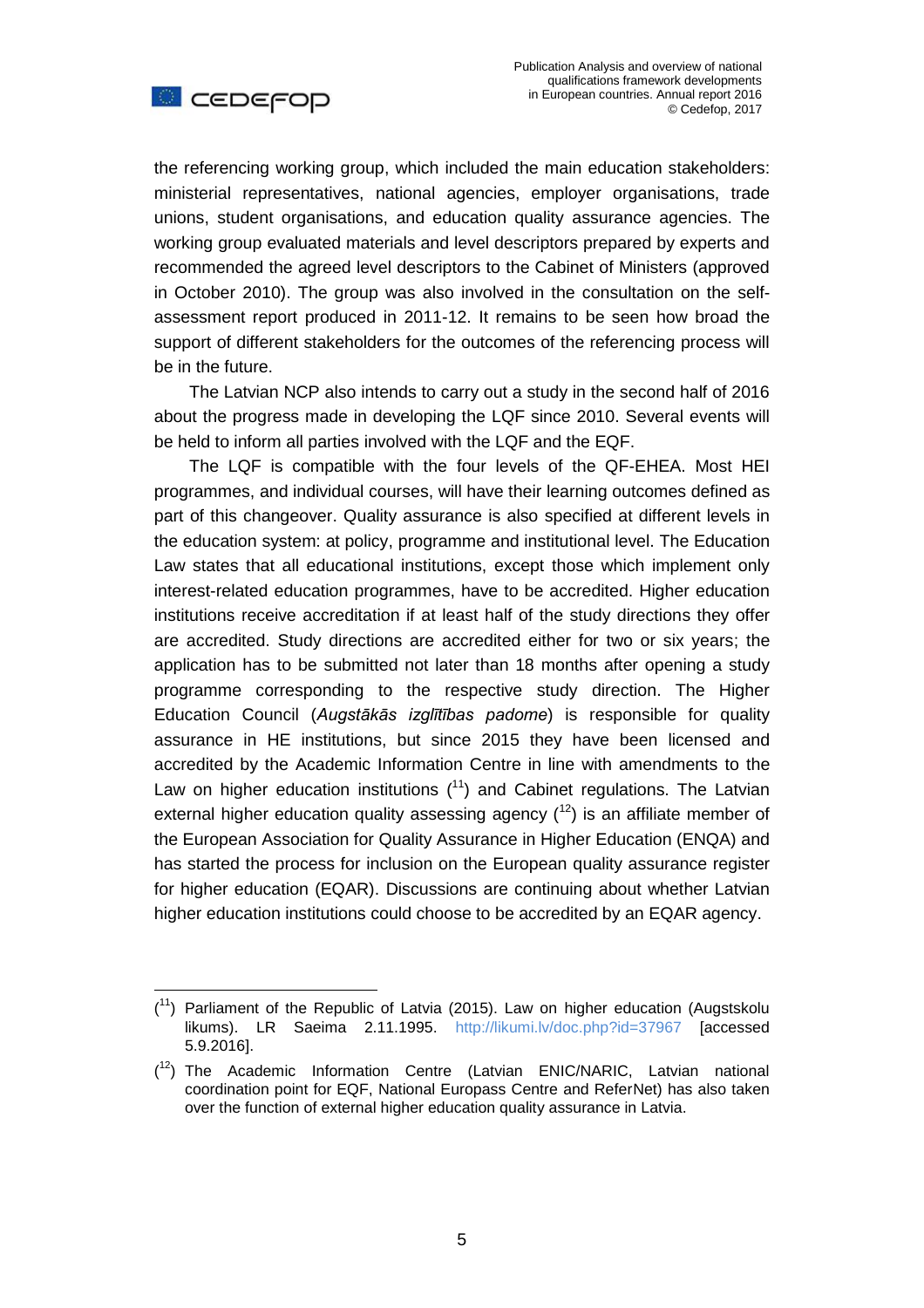$\overline{a}$ 



# Recognising and validating non-formal and informal learning and learning pathways  $(^{13})$

LQF developments are closely related to opening up the qualification system to competences acquired outside the formal system. The system for validating professional competences obtained outside formal education is new, only becoming a legal requirement in February 2011. Before January 2014 this process was part of the revised national lifelong learning strategy – *Guidelines for lifelong learning 2007-13 –* adopted on 23 February 2007. This policy determined all policy developments until 2014. It was replaced by *Education development guidelines for 2014-20,* valid from May 2014, which defined the main terms such as formal, non-formal and informal education and emphasised validation as one of the key constituents of lifelong learning.

Since 2011, when a national legislative framework was introduced to validate non-formal and informal learning in general education and vocational and higher education, more than 2800 people have acquired professional qualifications through professional competences assessment (European Commission et al., forthcoming). The State Education Quality Service is the national institution which coordinates good practice and evaluates institutions before awarding them validation status  $(^{14})$ . This pilot scheme led to methodological recommendations for educational institutions and examination centres: *Assessment of professional competences acquired through non-formal and informal education system* ( <sup>15</sup>), published in 2015. The recommendations aid common understanding of the quality assurance principles for validating professional competences among stakeholders and to provide a better understanding of their rights and responsibilities.

*Regulations of the recognition of learning outcomes achieved in previous education or professional experience* relating to higher education was issued in 2012, in accordance with the Law on higher education institutions  $(^{16})$ . These

 $(13)$  This section draws mainly on input from European Commission et al., forthcoming.

 $(14)$  The State Education Quality Service is a project member in the ESF project *Development of sectoral qualifications system and increasing the efficiency and quality of vocational education* (2010-14).

<sup>(</sup> <sup>15</sup>) *Assessment of professional competences acquired through non-formal and informal education system*, 2015 (Latvian: *Ārpus formālās izglītības sistēmas apgūtās profesionālās kompetences novērtēšana*): [http://www.ikvd.gov.lv/assets/files/pub/metodiskie/09\\_IKVD\\_RPUS\\_FORM\\_IZGL.pdf](http://www.ikvd.gov.lv/assets/files/pub/metodiskie/09_IKVD_RPUS_FORM_IZGL.pdf)

<sup>(</sup> <sup>16</sup>) Regulations No 36 of Cabinet of Ministers January 10, 2012. *Regulations of the*  recognition of learning outcomes achieved in previous education or professional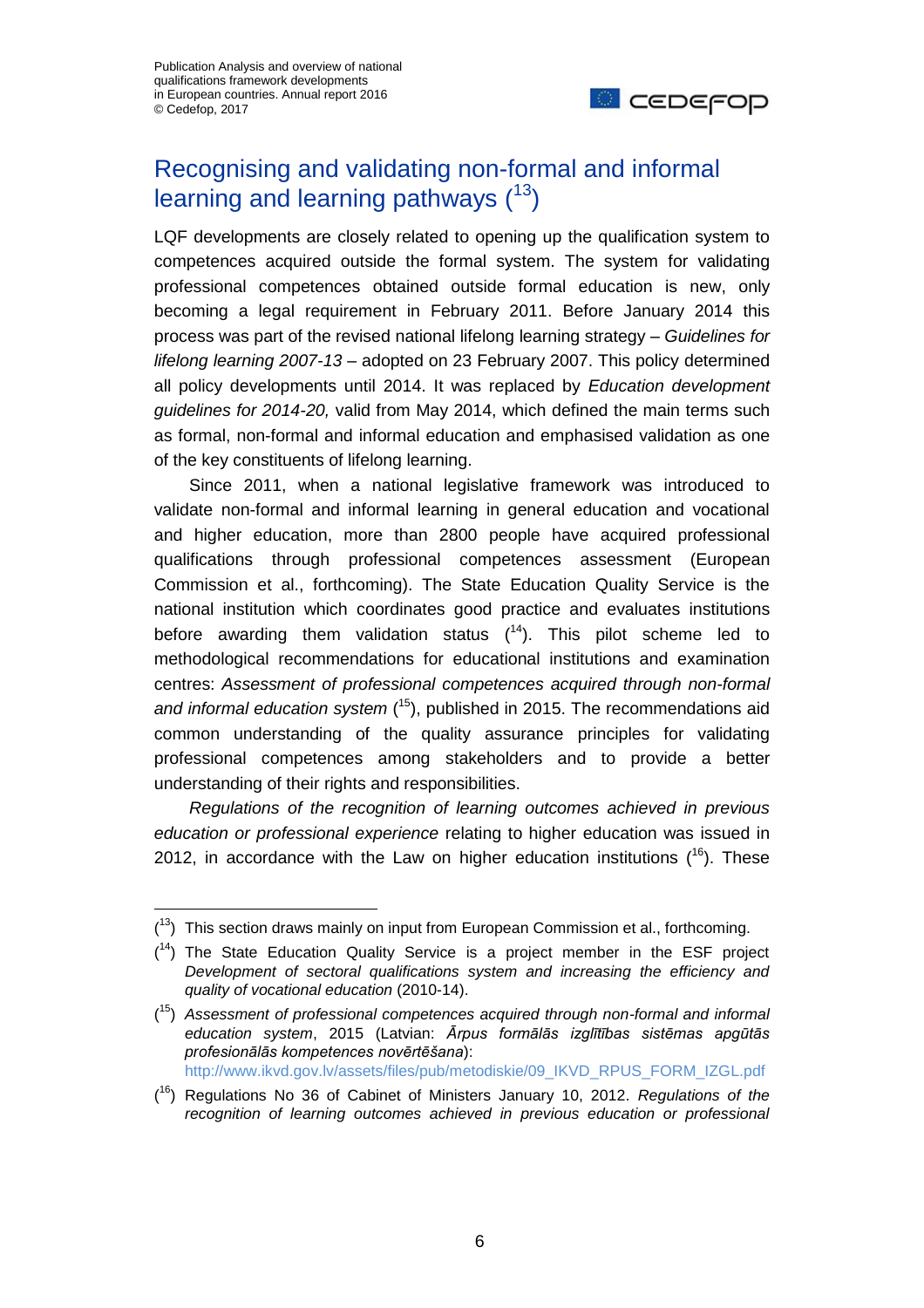

regulations determine the procedures and criteria for the assessment and recognition of learning outcomes (for higher education) obtained through prior education or professional experience.

Higher education institutions in Latvia started using the ECTS system (together with Latvian credit points with a ratio of 1 LCP=1.5 ECTS) from the early 2000s as part of the wider introduction of the Bologna process.

## NQF implementation

The framework has been formally adopted and is being implemented in two phases:

- (a) in the first (2009-11), formal Latvian education qualifications were included in the LQF and linked to the EQF;
- (b) in the second (2013-15), the established framework will be reviewed and complemented based on the new Vocational Education Law, Higher Education Law and the results of several existing ESF projects. For example, the ESF project *Development of sectoral qualifications system and increasing efficiency and quality of vocational education* (2010-15), has explored professions in 14 sectors by identifying relevant knowledge, skills and competences and placed them on the relevant LQF/EQF levels.

In 2016, the register of Latvian qualifications  $(17)$ , an information system that contains data on qualifications referenced to the European and Latvian qualifications framework, has also been established, allowing the framework to become operational.

A total of 12 sectoral expert councils were established for the main economic sectors. They include representatives of sectoral employers' organisations, trade unions, the Ministry of Education and Science and other relevant ministries. Their main tasks are developing occupational standards; defining content of vocational qualifications and vocational examination requirements, enrolment of students in vocational education programmes, etc. The results of the ESF project, carried out in cooperation with employers, employees and educators, contributed to the development of 14 sectoral qualifications structures (core occupations, linked

1

*experience (Latvian: Iepriekšējā izglītībā vai profesionālajā pieredzē sasniegtu studiju rezultātu atzīšanas noteikumi).*

<http://likumi.lv/doc.php?id=242653> [accessed 5.9.2016].

<sup>(&</sup>lt;sup>17</sup>) Latvian qualifications database:<https://www.latvijaskvalifikacijas.lv/en/>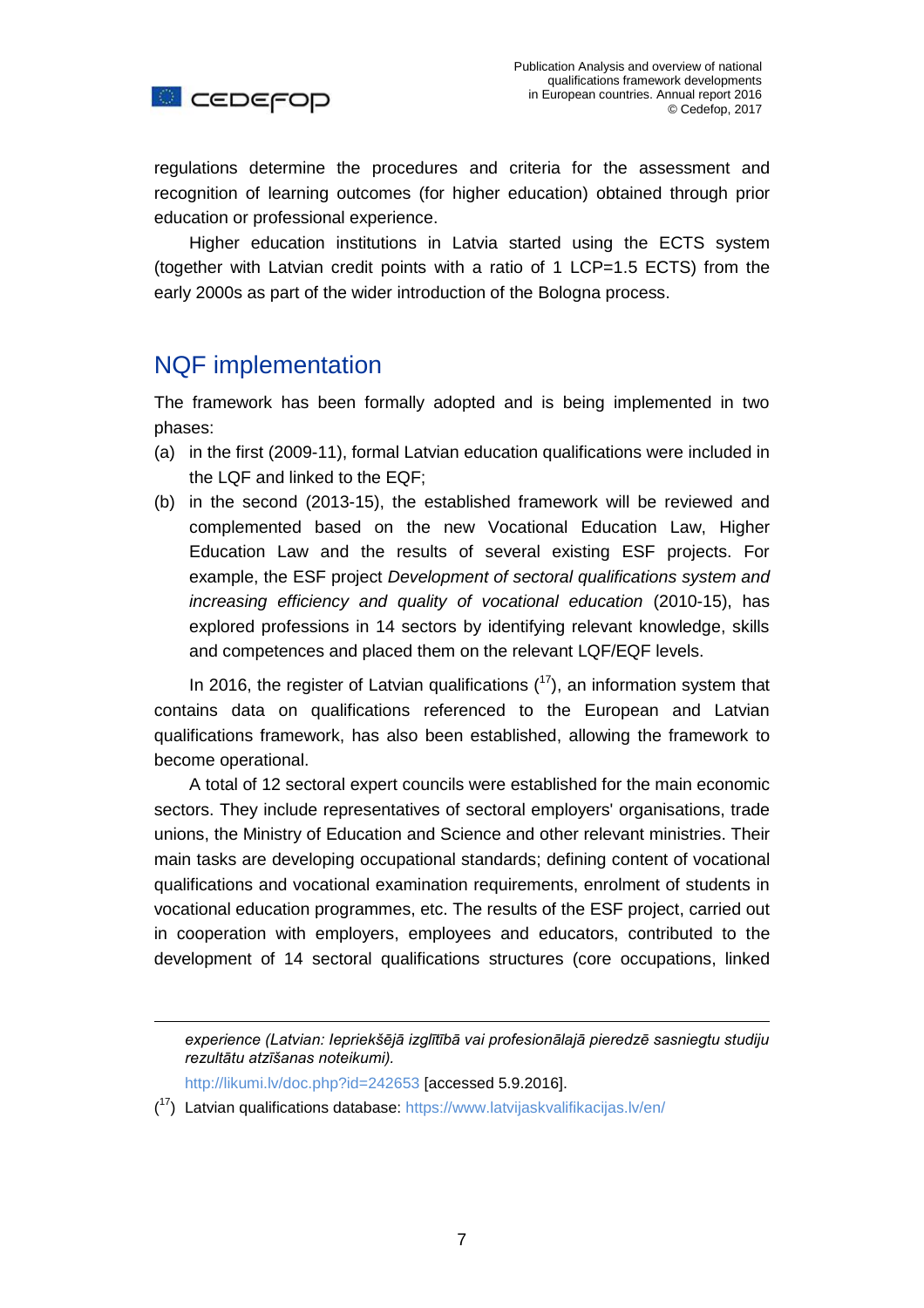

occupations and specialisations have been defined) and the design of 14 sectoral occupational maps.

There is a general need to communicate the achievements of the LQF and its link to the EQF to a wider audience and strengthen ownership of, and commitment to, the framework. The key education institution – the Academic Information Centre – has been active in organising seminars and discussions on issues related to learning outcomes at different education and qualification levels and complementing the LQF with qualifications awarded outside formal education.

Regarding the sustainability of the framework, it has been compulsory since 2013 to indicate the LQF/EQF level in diploma supplements (higher education); the Cabinet of Ministers Regulation No 202 (<sup>18</sup>) on the *Procedure of issuing State-recognised higher education certifying documents*, has updated the content of the diploma supplements to correspond to the results of referencing the education system to the EQF, by indicating either the Latvian qualification level, or the European/Latvian qualifications framework level or the EHEA qualifications framework level. From 1 January 2017, the documents certifying vocational education and vocational qualification (certificates) should also indicate the relevant LQF level. General education has not yet been discussed  $(^{19})$ . Reference to LQF/EQF levels in all education documents will take place after amendments to laws and regulations during the second phase of the referencing process.

No major research has been conducted on the recruitment channels in Latvia or on the use of the NQF by the labour market. The basic communication channels are the monitoring organisations such as MoES, State Education Quality Service, organisations involved internationally in concomitant activities such as the Academic Information Centre (Latvian Enic/Naric), Europass, institutions carrying out validation procedures and institutions directly working with the main target groups like State Employment Service.

 $(18)$  Regulation No 202 of the Cabinet of Ministers 16 April 2013, 'Procedure of issuing State-recognised higher education certifying documents', (Latvian: *Kārtība, kādā izsniedz valsts atzītus augstāko izglītību apliecinošus dokumentus*): <http://likumi.lv/doc.php?id=256157/>

<sup>(</sup> <sup>19</sup>) Cedefop (2015). *Survey on the sustainability and visibility of NQFs* [unpublished].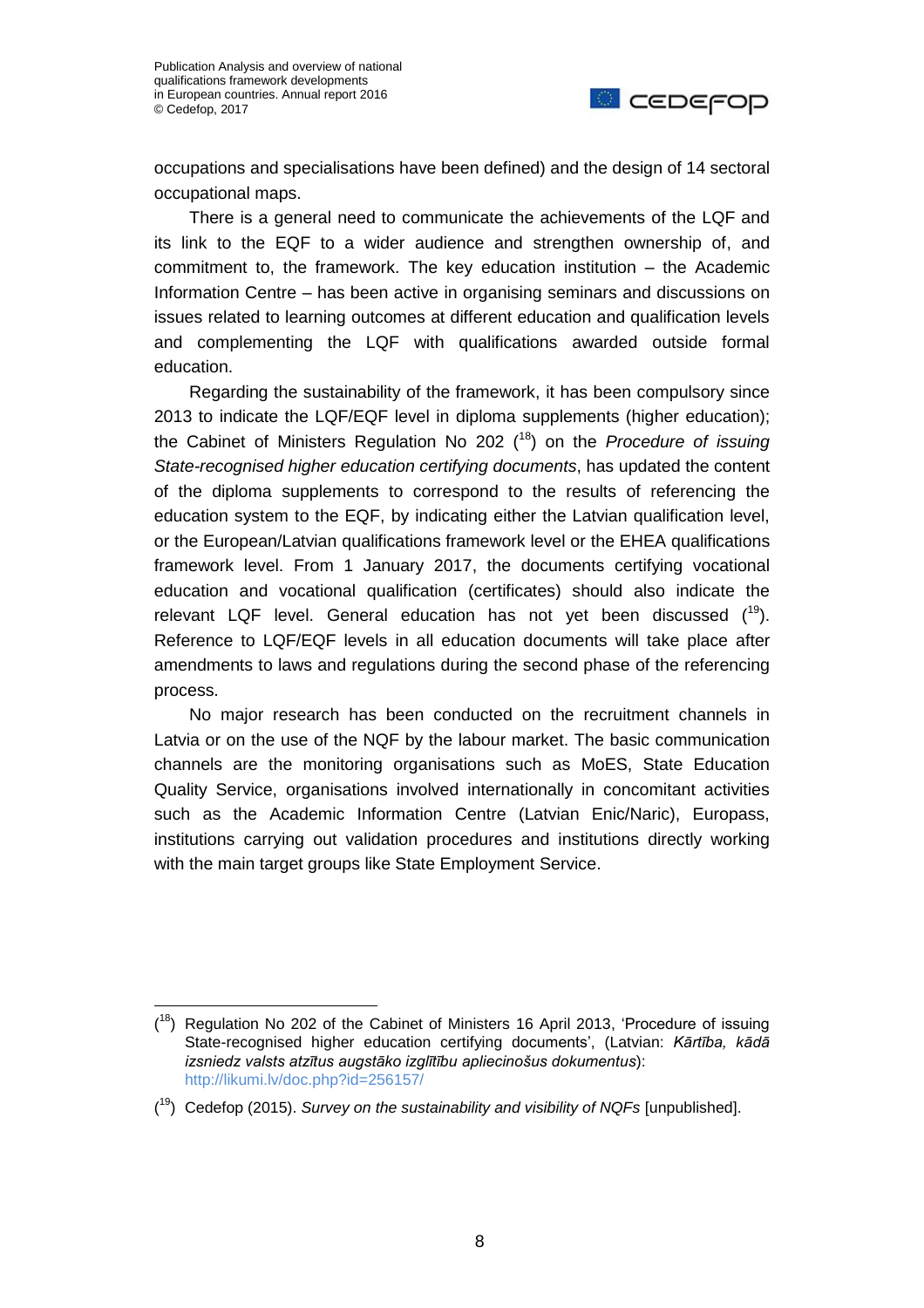

## Referencing to the EQF

Latvia referenced its national qualifications levels to the EQF and self-certified to the qualifications framework for the European higher education area in October 2011. The current LQF and the referencing report include qualifications awarded within the formal education system. The NCP intends to conduct a study in the second half of 2016 on the progress achieved in setting up the LQF since 2010, the results of which will be used to produce a self-assessment report in 2017-18.

#### Important lessons and future plans

Setting up the national qualifications framework in line with the European qualifications framework and placing this issue on policy agenda has had an impact on the education system. The higher education sector is at the forefront of the changes: learning outcomes are defined in the Law of higher education institutions and research shows that most universities have completed the task of describing learning outcomes for all individual courses and programmes.

Such a process of change usually requires substantial time-frames but the transition has been rushed over the last six years. Consequently, further work will be needed to ensure that the LQF will continue to develop and improve, and to monitor the everyday use of learning outcomes at all levels of education.

The second important issue is to embed the LQF in qualifications, curricula, assessment and teaching practice, the success of which will be heavily dependent on the involvement and contribution of practitioners. They need to understand the concepts and have the tools to engage actively. The experience of setting up the first stage of the new framework shows that understanding concepts and promoting cultural change takes time. In particular, feedback loop processes need to be in place to ensure that the focus on learning outcomes and the assignment of qualifications to levels is systematically reviewed and renewed. Capacity-building on the ground seems to be the key. The views and expectations of different stakeholders need to feed back into policy development. Further work is necessary to implement policies, support teachers and include learning outcomes as part of their continuous professional development.

#### **Further sources of information**

Information on the referencing process and the self-assessment report is available on the Latvian NCP website (Academic Information Centre): [http://nki-latvija.lv](http://nki-latvija.lv/) or [http://nqf-latvia.lv](http://nqf-latvia.lv/) [accessed 5.9.2016].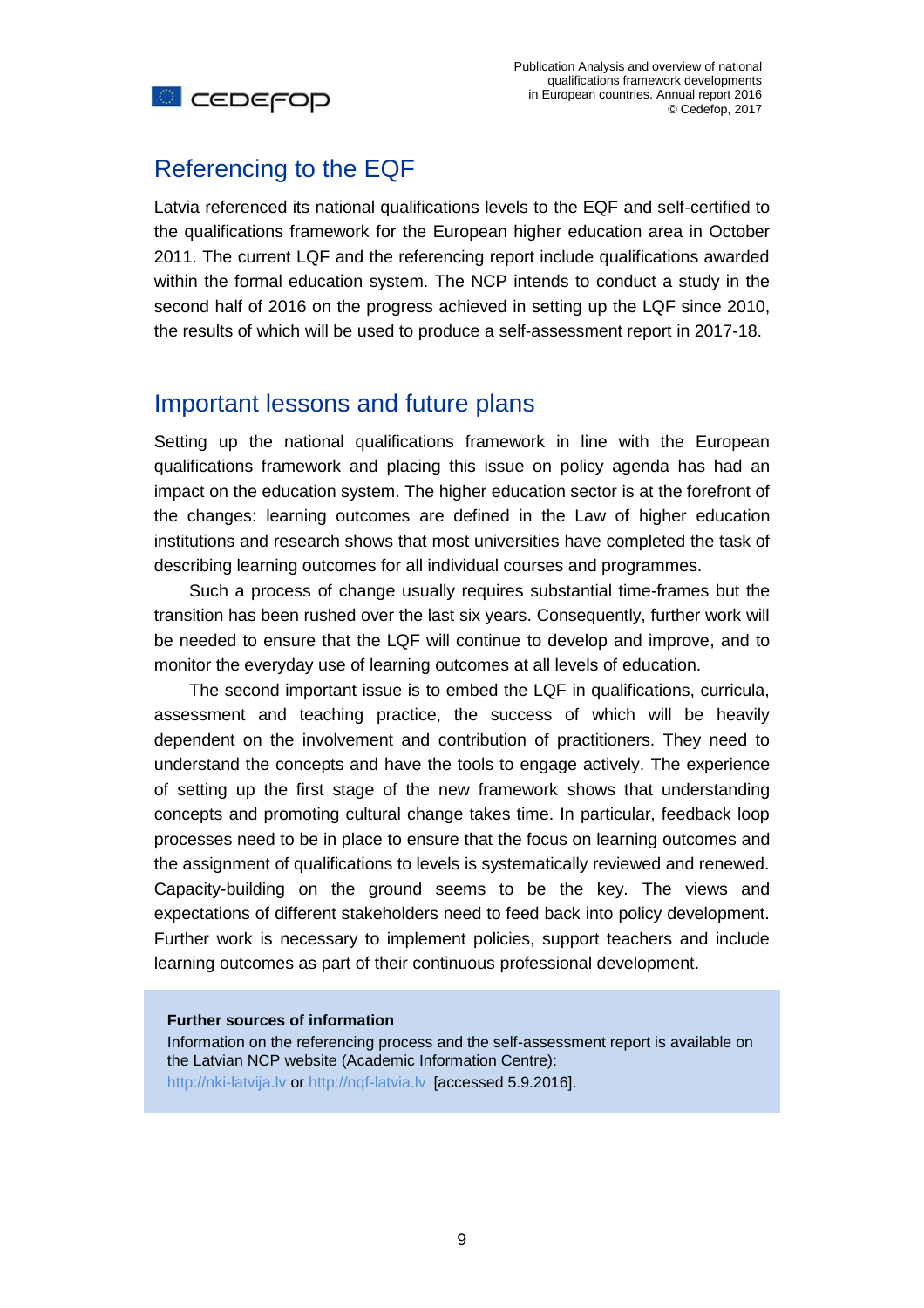

# Latvian national qualifications framework (LQF)

| <b>NQF</b><br><b>levels</b> | <b>Qualifications</b>                                                                                                                                                                                                                                                                                                                                                                                                                           | <b>EQF</b><br>levels |
|-----------------------------|-------------------------------------------------------------------------------------------------------------------------------------------------------------------------------------------------------------------------------------------------------------------------------------------------------------------------------------------------------------------------------------------------------------------------------------------------|----------------------|
| 8                           | Doctoral diploma<br>(doktora diploms)                                                                                                                                                                                                                                                                                                                                                                                                           | 8                    |
| 7                           | Master diploma<br>(maģistra diploms)<br>Professional master diploma<br>(profesionālā maģistra diploms)<br>Diploma of professional higher education, diploma of higher education<br>(profesionālās augstākās izglītības diploms),<br>diploma of higher professional qualification<br>(augstākās profesionālās kvalifikācijas diploms),<br>second level professional higher education,<br>total length of full-time studies - at least five years | 7                    |
| 6                           | Bachelor diploma<br>(bakalaura diploms)<br>Professional bachelor diploma<br>(profesionālā bakalaura diploms)<br>Diploma of professional higher education<br>(profesionālās augstākās izglītības diploms),<br>diploma of higher professional qualification<br>(augstākās profesionālās kvalifikācijas diploms),<br>second level professional higher education,<br>length of full-time studies - at least four years                              | 6                    |
| 5                           | Diploma of first level professional higher education<br>(pirmā līmeņa profesionālās augstākās izglītības diploms),<br>first level professional higher (college) education,<br>length of full-time studies – two to three years                                                                                                                                                                                                                  | 5                    |
| $\overline{4}$              | Certificate of general secondary education<br>(atestāts par vispārējo vidējo izglītību)<br>Diploma of vocational secondary education<br>(diploms par profesionālo vidējo izglītību)                                                                                                                                                                                                                                                             | 4                    |
| 3                           | Certificate of vocational education<br>(atestāts par arodizglītību)                                                                                                                                                                                                                                                                                                                                                                             | 3                    |
| $\overline{2}$              | Certificate of general basic education<br>(apliecība par vispārējo pamatizglītību) (*)<br>Certificate of vocational basic education<br>(apliecība par profesionālo pamatizglītību)                                                                                                                                                                                                                                                              | 2                    |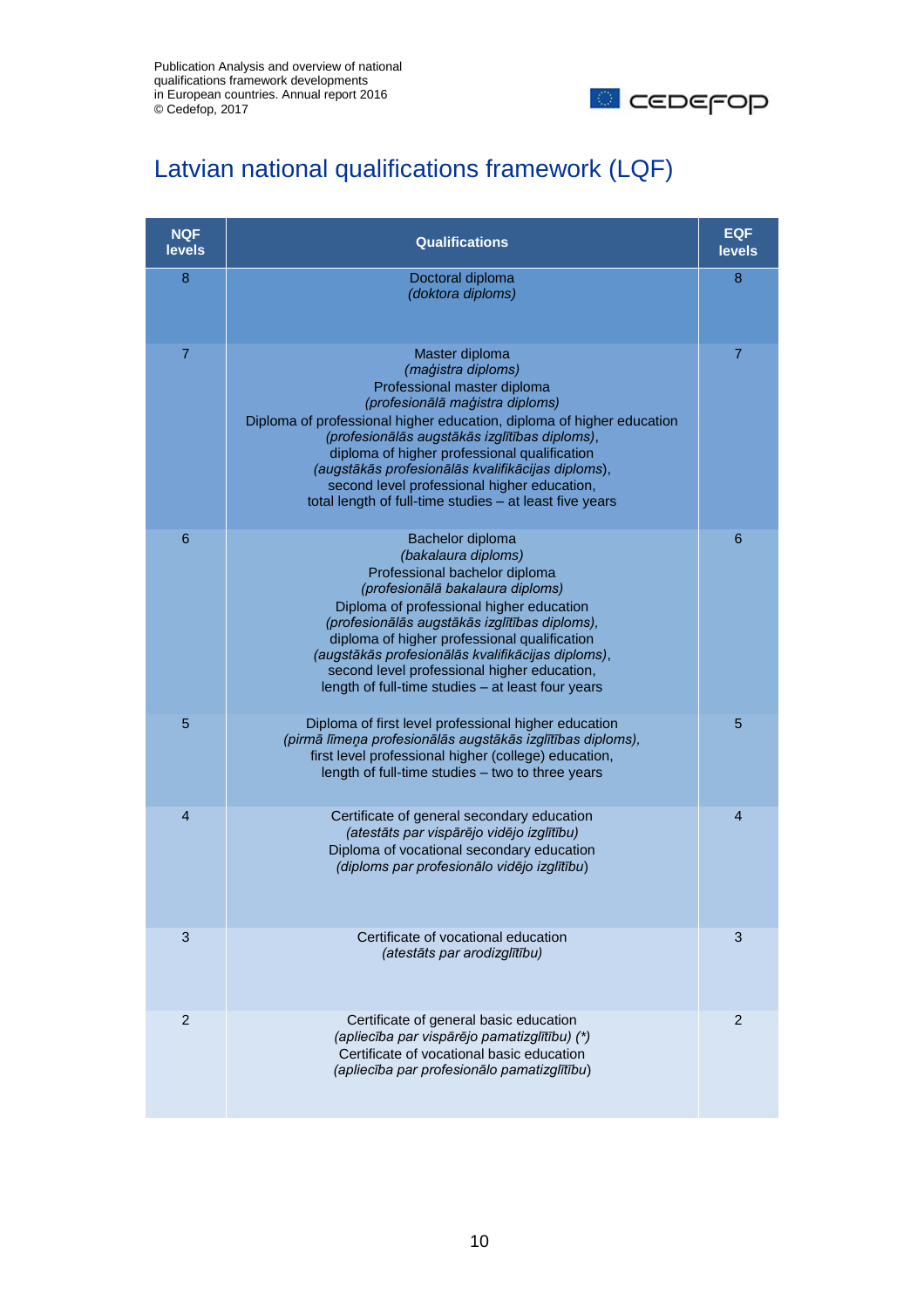

| <b>NQF</b><br><b>levels</b> | <b>Qualifications</b>                                                                                                                                                                                                                                                                                                                                                                                                                    | <b>EQF</b><br><b>levels</b> |
|-----------------------------|------------------------------------------------------------------------------------------------------------------------------------------------------------------------------------------------------------------------------------------------------------------------------------------------------------------------------------------------------------------------------------------------------------------------------------------|-----------------------------|
|                             | Certificate of general basic education<br>(apliecība par vispārējo pamatizglītību)<br>(for students in special educational programmes)<br>for students with mental development disorders) (*)<br>Certificate of general basic education<br>(apliecība par vispārējo pamatizglītību)<br>(for students in special educational programmes for students with severe<br>mental development disorders or several severe development disorders) |                             |
| $\left( \star \right)$      | To ha ingluded in lagislation                                                                                                                                                                                                                                                                                                                                                                                                            |                             |

(\*) To be included in legislation.

*Source*: Academic Information Centre and Ministry of Education and Science of the Republic of Latvia.

| AIC.        | academic information centre                                    |
|-------------|----------------------------------------------------------------|
| <b>ENOA</b> | European association for quality assurance in higher education |
| <b>ESF</b>  | European Social Fund                                           |
| <b>EQAR</b> | European quality assurance register in higher education        |
| <b>EQF</b>  | European qualifications framework                              |
| LQF         | Latvian qualifications framework                               |
| <b>NQF</b>  | national qualifications framework                              |
| <b>NCP</b>  | national coordination point                                    |
| <b>VFT</b>  | vocational education and training                              |

#### List of abbreviations

# **References**

[URLs accessed 5.9.2016]

Academic Information Centre (AIC) et al. (2012). *Referencing the Latvian education system to the European qualifications framework for lifelong learning and the qualifications framework for the European higher education area: self-assessment report. Second version*. [http://ec.europa.eu/ploteus/sites/eac-eqf/files/Latvian%20Self-](http://ec.europa.eu/ploteus/sites/eac-eqf/files/Latvian%20Self-Assessment%20Report%202nd%20version_May%202012.pdf)[Assessment%20Report%202nd%20version\\_May%202012.pdf](http://ec.europa.eu/ploteus/sites/eac-eqf/files/Latvian%20Self-Assessment%20Report%202nd%20version_May%202012.pdf)

Cedefop (2016). *Application of learning outcomes approaches across Europe: a comparative study*. Luxembourg: Publications Office. [http://www.cedefop.europa.eu/en/publications-and](http://www.cedefop.europa.eu/en/publications-and-resources/publications/3074)[resources/publications/3074](http://www.cedefop.europa.eu/en/publications-and-resources/publications/3074)